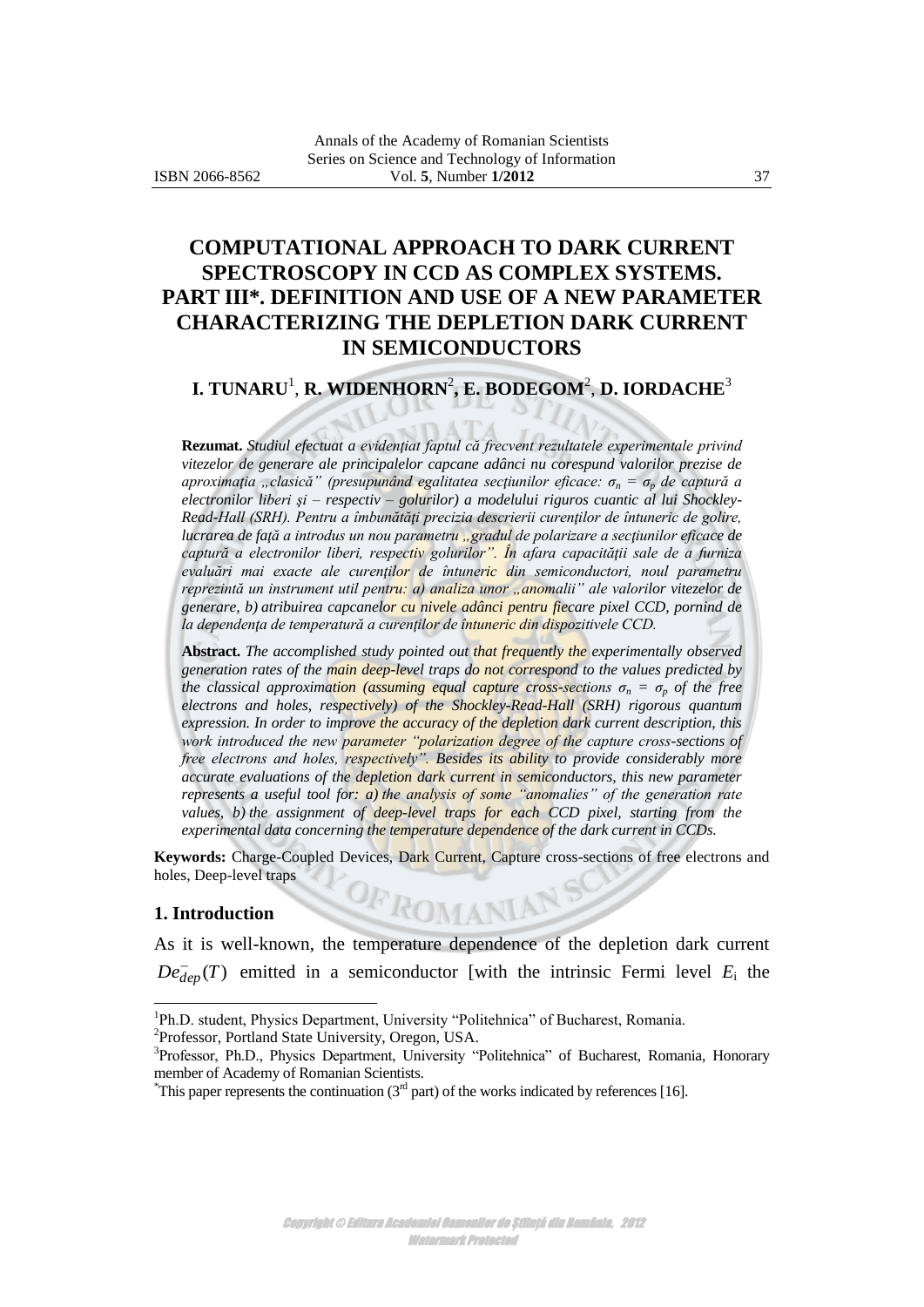generation-recombination centers (or traps) characterized by the energy level *E*<sup>t</sup> , the capture cross-sections  $\sigma_n$ ,  $\sigma_p$  of free electrons and holes, respectively, and the concentration  $N_t$ ] is described by the famous rigorous quantum expression of aracterized by the energy levertrons and holes, respectively<br>us rigorous quantum express<br>experience express<br>experience that  $U(T)$ :<br> $(p \cdot n - n_i^2)N_t$ <br> $\boxed{(E_i - E_r)}$ 

Shockley, Read and Hall [1–3], by means of the generation rate 
$$
U(T)
$$
:

\n
$$
\frac{De_{dep}^{-}}{x_{dep}A_{pix}} = U(T) = \frac{\sigma_n \sigma_p V_{th}(p \cdot n - n_i^2) N_t}{\sigma_n \left[ n + n_i \exp\left(\frac{E_t - E_i}{kT}\right) \right] + \sigma_p \left[ p + n_i \exp\left(\frac{E_i - E_t}{kT}\right) \right]},
$$
\n(1)

where  $x_{dep}$  is the width of the depletion region,  $A_{pix}$  is the area of the pixel, and  $n_i$ is the intrinsic carrier concentration. Given being that besides the numerous physical parameters involved by expression (1), the temperature dependence of the depletion dark current due to the semiconductor lattice defects or impurities includes also the parameters describing the temperature dependence of all physical quantities from relation (1), it results that the use of this (too intricate) expression requires to consider some particular cases.

The most important such particular case refers to the region depleted of carriers, where *n* and  $p \ll n_i$ . In this case, the expression of the depletion dark current becomes:

$$
I_{dep} = q \cdot x_{dep} A_{pix} \frac{\sigma_n \sigma_p V_{th} n_i N_t}{\sigma_n \exp \frac{E_t - E_i}{kT} + \sigma_p \exp \frac{E_i - E_t}{kT}}.
$$
 (2)

From relation (2), one finds [4] that the depletion dark current reaches a sharp maximum for the traps with energy:

traps with energy:  
\n
$$
\left(\frac{dI_{dep}}{dE_t}\right)_{E_t, \max I_{dep}} = 0 \rightarrow E_t = E_i - \frac{kT}{2} \ln \frac{\sigma_n}{\sigma_p}
$$
\n(3)

Taking into account that the trap energy level  $E_t$  and its capture cross-sections of free electrons  $\sigma_n$  and holes  $\sigma_p$ , respectively, are independent quantities, the quantities *kT*  $\frac{E_t - E_i}{iF}$  and *p n*  $\sigma$  $\ln \frac{\sigma}{\sigma}$ 2  $\frac{1}{6}$  ln  $\frac{\sigma_n}{\sigma_n}$  are not strictly equal, but they have to be of the

same magnitude order for the detectable traps by means of the Dark Current Spectroscopy Method (DCS) [4, 5].

For this reason, the usual procedure (see e.g. [4, 6], relation (7.8), page 610) is to take into consideration *kT*  $\frac{E_t - E_i}{iE}$  and neglect *p n*  $\sigma$  $\ln \frac{\sigma_n}{\sigma}$ :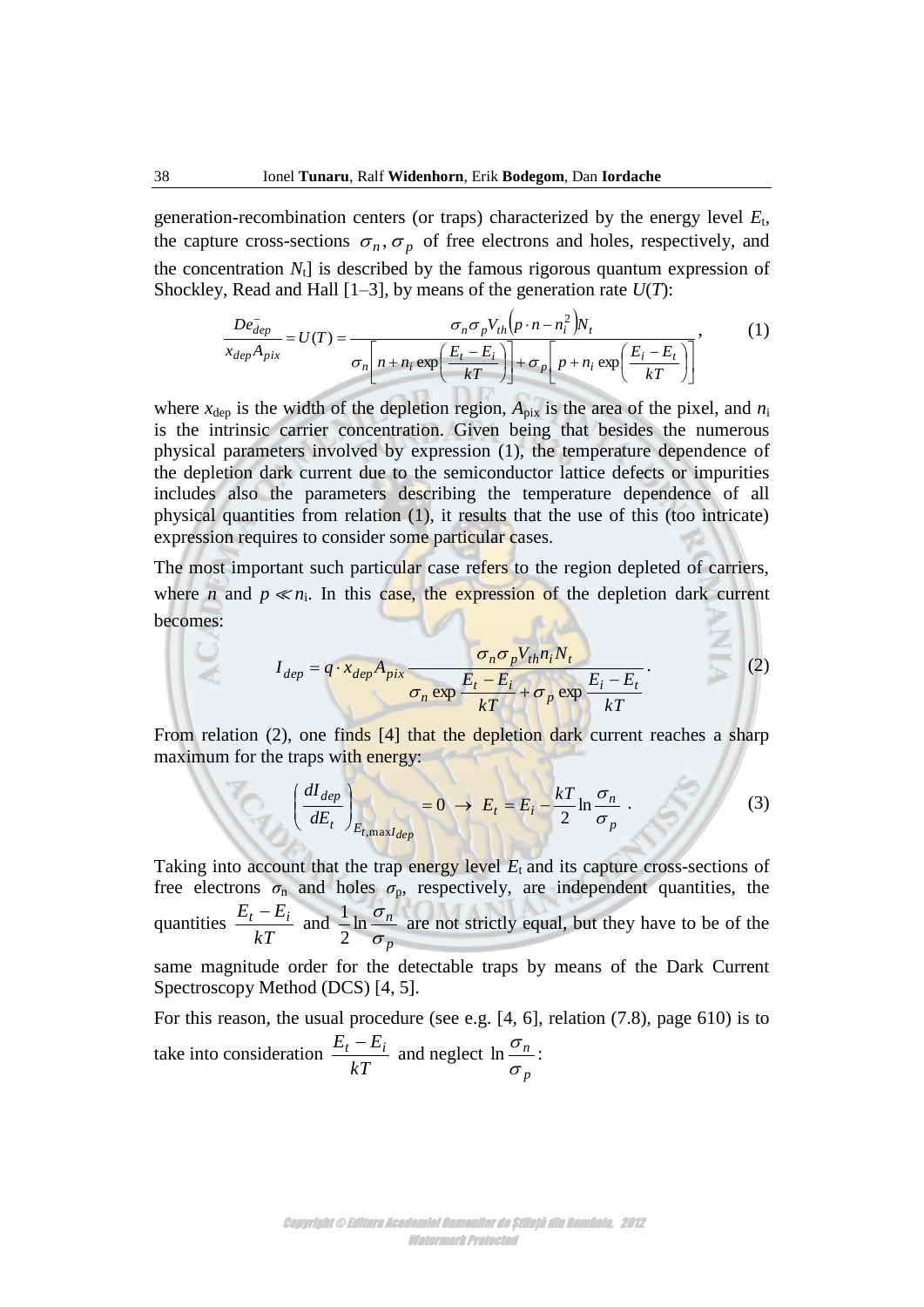$$
U(T) = \frac{\sigma \cdot V_{th} n_i N_t}{\exp \frac{E_t - E_i}{kT} + \exp \frac{E_i - E_t}{kT}} \text{ (where: } \sigma = \sigma_n = \sigma_p \text{)}
$$
 (4)

is not rigorous and cannot lead usually to accurate evaluations.

# **2. Check of the classical approximation (4) relative to the experimental results concerning the generation rate**

The specialty literature provides (e.g. the works [5]) a sufficient number of experimental data about the generation rates of different deep level traps in silicon, pointing out even the existence of some still unexplained irregularities: "… there is actually more *Au* present on the *Mn* scribe line … than there is *Mn*, although the stronger *Mn* trap dominates the dark current" [5c], p. 478.

For this reason, we studied the predicted – by means of approximation  $(4)$  – ratios

 $\exp(e^{-}/s) \cdot \cosh \left| \frac{E_t - E_t}{kT} \right| / \sigma$  $\rfloor$  $\overline{\phantom{a}}$  $\mathbf{r}$ L  $-$ /s)  $\cosh \left| \frac{E_t -}{E_t} \right|$ *ave*  $\mathbf{r} - \mathbf{r}_i$ *kT*  $U_{\text{exp}}(e^-/s) \cdot \cosh \left| \frac{E_t - E_i}{\sigma} \right| / \sigma$ , which should be [according to relation (4)] almost

equal for all traps. The obtained results were synthesized by Table 1.

**Table 1.** Calculated values (in the frame of this work) of the "invariant" [according to relation (4)]

| $-ave$                            |                                                         |                                                  |                                                              |                                                                                 |  |  |  |  |
|-----------------------------------|---------------------------------------------------------|--------------------------------------------------|--------------------------------------------------------------|---------------------------------------------------------------------------------|--|--|--|--|
| Trap                              | Generation rate<br>$U_{exp}$ (e/s at 55 <sup>o</sup> C) | <b>Trap level</b><br>$ E_t-E_i $<br>$(meV)$ [5c] | Average<br>cross-section<br>$\sigma$ (cm <sup>2</sup> ) [5c] | $U_{\rm exp}(e^-/s)\cdot \cosh\left(\frac{E_t-E_i}{kT_{\rm ave}}\right)/\sigma$ |  |  |  |  |
| Mn                                | 6400                                                    | $\sim$ < 50                                      | $\sim 1 \times 10^{-15}$                                     | 31074.0                                                                         |  |  |  |  |
| Ni; Co                            | 3700                                                    | $<$ 30                                           | $6.6 \times 10^{-15}$                                        | 1161.5                                                                          |  |  |  |  |
| Pt                                | 970                                                     | 60                                               | $7 \times 10^{-15}$                                          | 1051.0                                                                          |  |  |  |  |
| Au <sub>s</sub>                   | 565                                                     | $<$ 30                                           | $1 \times 10^{-15}$                                          | 1170.6                                                                          |  |  |  |  |
| Fe <sub>i</sub>                   | 195                                                     | $120 \div 150$                                   | $3 \times 10^{-14}$                                          | 1461.5                                                                          |  |  |  |  |
| Trap 1<br>(acceptor)<br>E-center) | 70                                                      | 100                                              | $2 \times 10^{-15}$                                          | 1615.2                                                                          |  |  |  |  |
| Trap 2                            | 8                                                       | 200                                              | $8\times10^{-15}$                                            | 4258.3                                                                          |  |  |  |  |
| Trap 3<br>(donor<br>E-center)     | 1.8                                                     | 270                                              | $2 \times 10^{-14}$                                          | 9100.6                                                                          |  |  |  |  |

$$
U_{\text{exp}}(e^- / s) \cdot \cosh \left( \frac{E_t - E_i}{kT_{\text{ave}}} \right) / \sigma
$$
, proportional to the ratio  $U_{\text{exp}} / U_{\text{theor}}$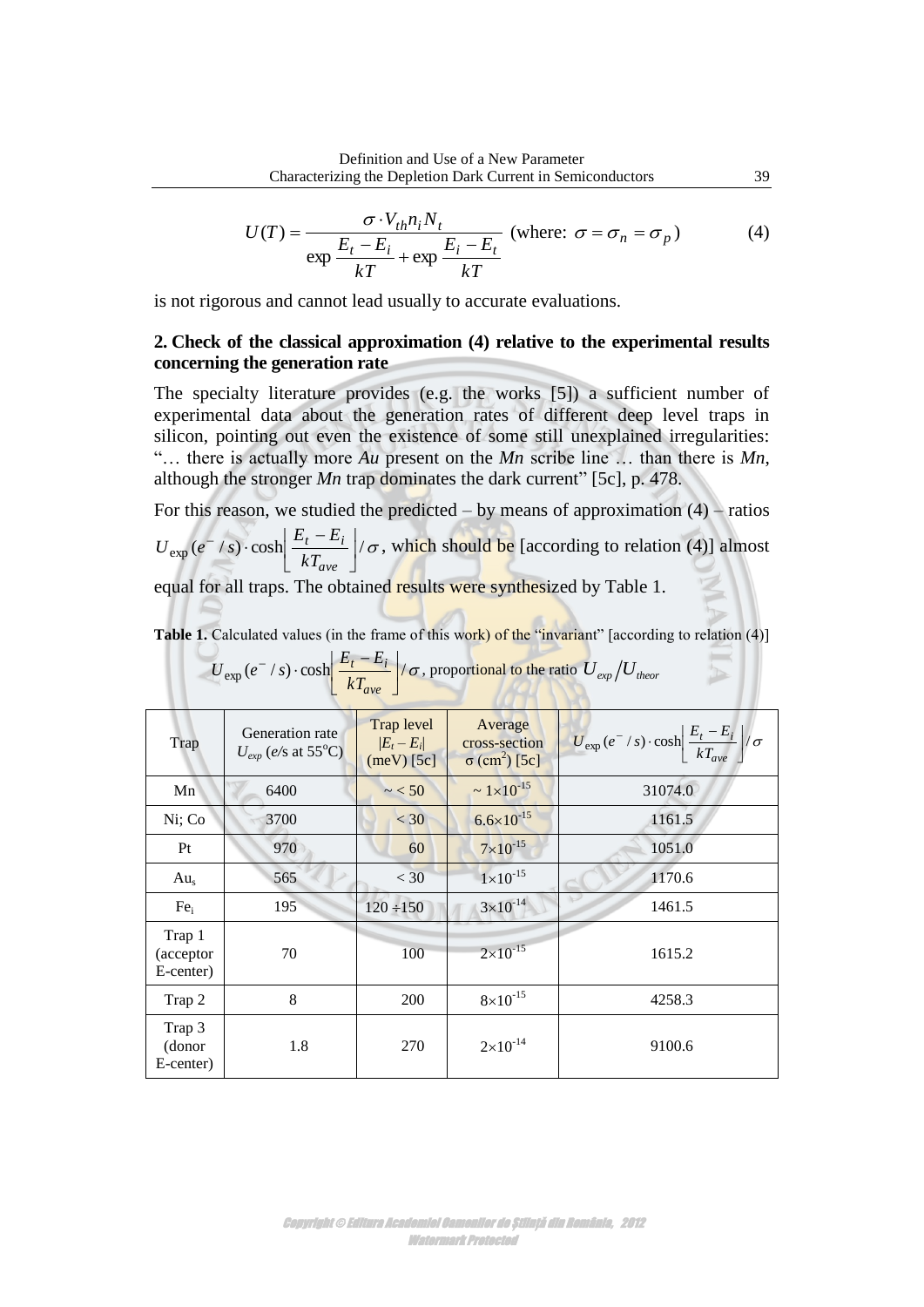One finds that the approximation (4) leads to evaluations of the generation rate:

(i) of the same magnitude order for *Ni, Co* and *Au* (especially), as well as (though sensibly different) for the  $Pt$ ,  $Fe<sub>i</sub>$ , and the acceptor E-center traps,

 (ii) considerably smaller (almost 30 times) than the experimental results for the *Mn* traps,

 (iii) sensibly smaller, but not so low as for *Mn*, for the traps 2 (unidentified) and 3 (donor *E-*center).

As it results from the more recent [7] studies of the *Mn* traps in *Si*, the most important causes of their striking strange overall behavior (see Table 1 and [5c]) are:

a) the large number of *Mn* defects types in *Si*: at least 4 different interstitial charge states *Mn*<sup>i</sup> , other 3 different substitutional charge states *Mns*, those of the cluster *Mn4*, those of the *Mn-metal* (*B, Al, Ga, Sn, Au*) pairs (at least 2 charge states *Mn-B*, 2 charge states of *Mn-Au*, etc ; see fig. 3),

b) the huge values interval of the capture cross-sections corresponding to the different charge states of *Mn* defects: starting from  $\sigma_p = 2 \times 10^{-18}$  cm<sup>2</sup> for the  $E_v + 0.27$  eV state of *Mn*<sub>i</sub>, passing through the value  $\sigma_n = 3.1 \times 10^{-15}$  cm<sup>2</sup> for the  $E_c - 0.12$  eV and  $E_c - 0.43$  eV states of *Mn*<sub>i</sub> [8], up to  $\sigma_n = 2.1 \times 10^{-12}$  cm<sup>2</sup> for the level located in proximity of the Fermi level in  $\overline{Si}$  [7a], the value  $\sigma \sim 10^{-15}$  cm<sup>2</sup> indicated by McColgin [5c] being in fact a geometric average of the *Mn* defects capture cross-sections over this extremely broad interval.

According to the conclusions of the [7a] work: "… *Mn* shows a far more complex defect structure than *Fe* or *Cr* for instant, which do not normally exist in the substitutional form and also exhibit one single interstitial energy level in the *Si* band gap. A consequence of these additional energy levels for *Mn* is that is difficult to state a priori which level dominates recombination, as the populations of the various charge states will depend on the Fermi level, i.e. on the doping type and concentration". It results that the approximation (4) should be replaced by a considerably more accurate one, which will be of special interest for the other deep-level traps (*Ni, Co, Pt, Aus,* and even for the *Fe<sup>i</sup>* and the acceptor *E-*center trap).

# **3. Definition of the new parameter "polarization degree of capture cross-sections"**

Instead of the above approximation, this work has written (without any additional approximation) the expression (2) as:

$$
I_{dep} = q \cdot x_{dep} A_{pix} \frac{\sqrt{\sigma_n \sigma_p} \cdot V_{th} n_i N_t}{2} \sec h \left[ \frac{E_t - E_i}{kT} + p dg \right],
$$
 (5)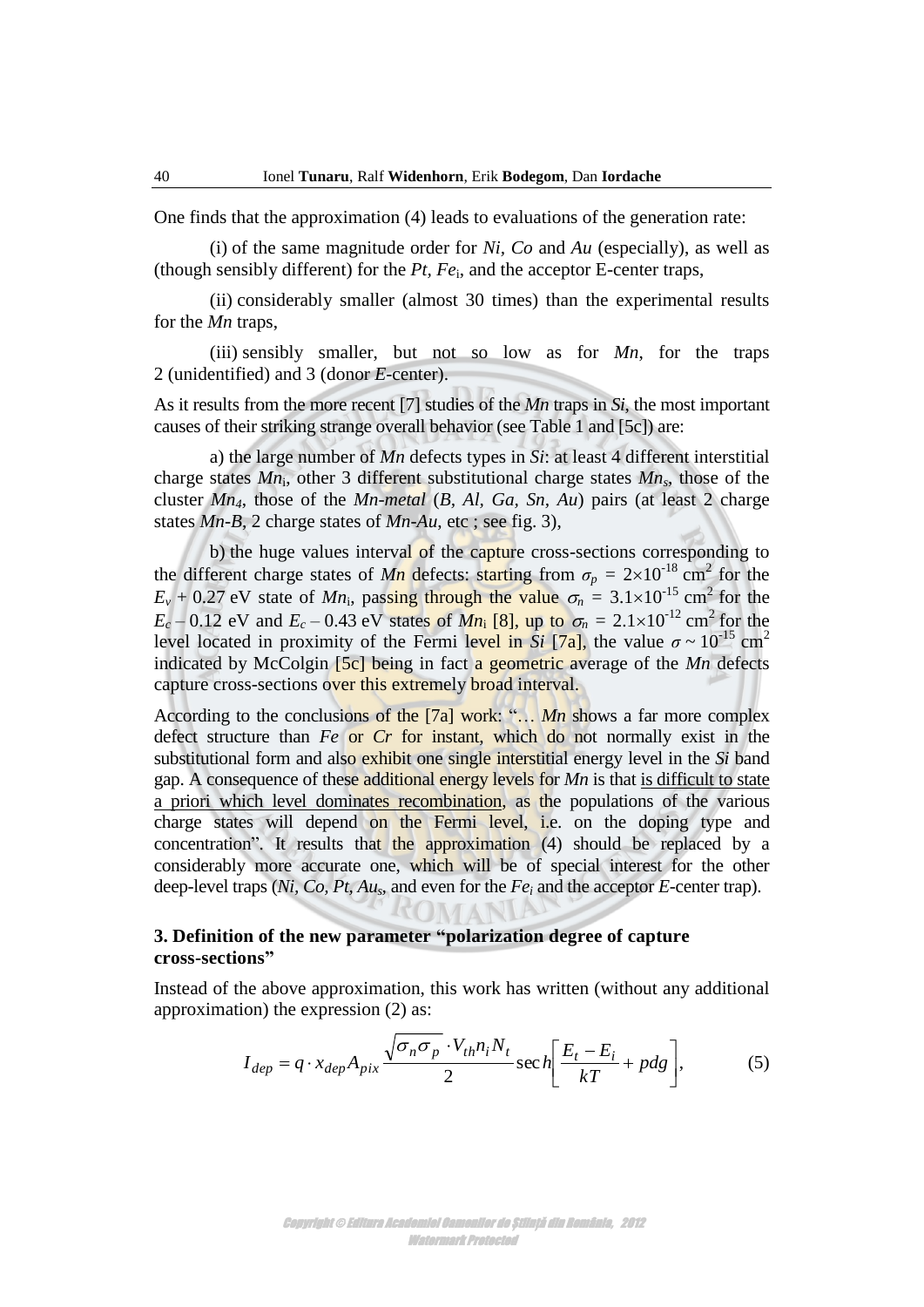where 
$$
\sec h(x)
$$
 is the hyperbolic secant function:  $\sec h(x) = \frac{1}{\cosh x}$ . (6)

The new parameter "polarization degree of the capture cross-sections of free electrons and holes, respectively" (*pdg*), describing the asymmetry of the pair of capture cross-sections  $\sigma_n$ ,  $\sigma_p$  was defined by this work as:

$$
p \equiv p dg = \arg \tanh \frac{\sigma_n - \sigma_p}{\sigma_n + \sigma_p} \equiv \frac{1}{2} \ln \frac{\sigma_n}{\sigma_p} . \tag{7}
$$

Figure 1 below presents the plots of the function  $\sec h(x + p)$  for different values of the variable *x* and of the parameter *p* of the magnitude order of 1. Taking into account the considerable deviations from the values of the previous factor  $\rfloor$ Ì. L  $E_t$  – *kT*  $\sec h \left[ \frac{E_t - E_i}{kT} \right]$  of the function  $\sec h \left[ \frac{E_t - E_i}{kT} + p dg \right]$ I L  $\frac{E_t - E_i}{\sqrt{E}} +$ *pdg kT*  $\left| \frac{E_t - E_i}{\sqrt{T}} + p dg \right|$ , even for the very-deep level traps detectable by the DCS method, significant corrections of the depletion dark current evaluations are expected to be brought by the expression (5).



**Fig. 1.** Plots of the hyperbolic secant function  $\operatorname{sech}(x+p)$  for different values of the parameters  $x = (E_t - E_i)/(kT)$  and  $p \equiv pdg$  (polarization degree of the capture cross-sections). The thick vertical line through  $x = +2$  indicates the descent of the sech( $x + p$ ) function from the value +1 for  $p = -2$ , up to less than + 0.05 for  $p = +2.5$ .

l

<sup>&</sup>lt;sup>1</sup>The traps of the crystalline lattice (embedded nano-particles/systems, nano-defects) capture both free electrons and holes, but with different probabilities. Given being the capture probability is proportional to the corresponding cross-section ( $\sigma_n$  or  $\sigma_p$ ), the capture probability asymmetry can be given by the expression (7) [somewhat similar to those from Optics, Nuclear physics, etc.], because: *pdg* > 0 corresponds to prevalent free electrons capture, *pdg* = 0 to equal capture probabilities, etc.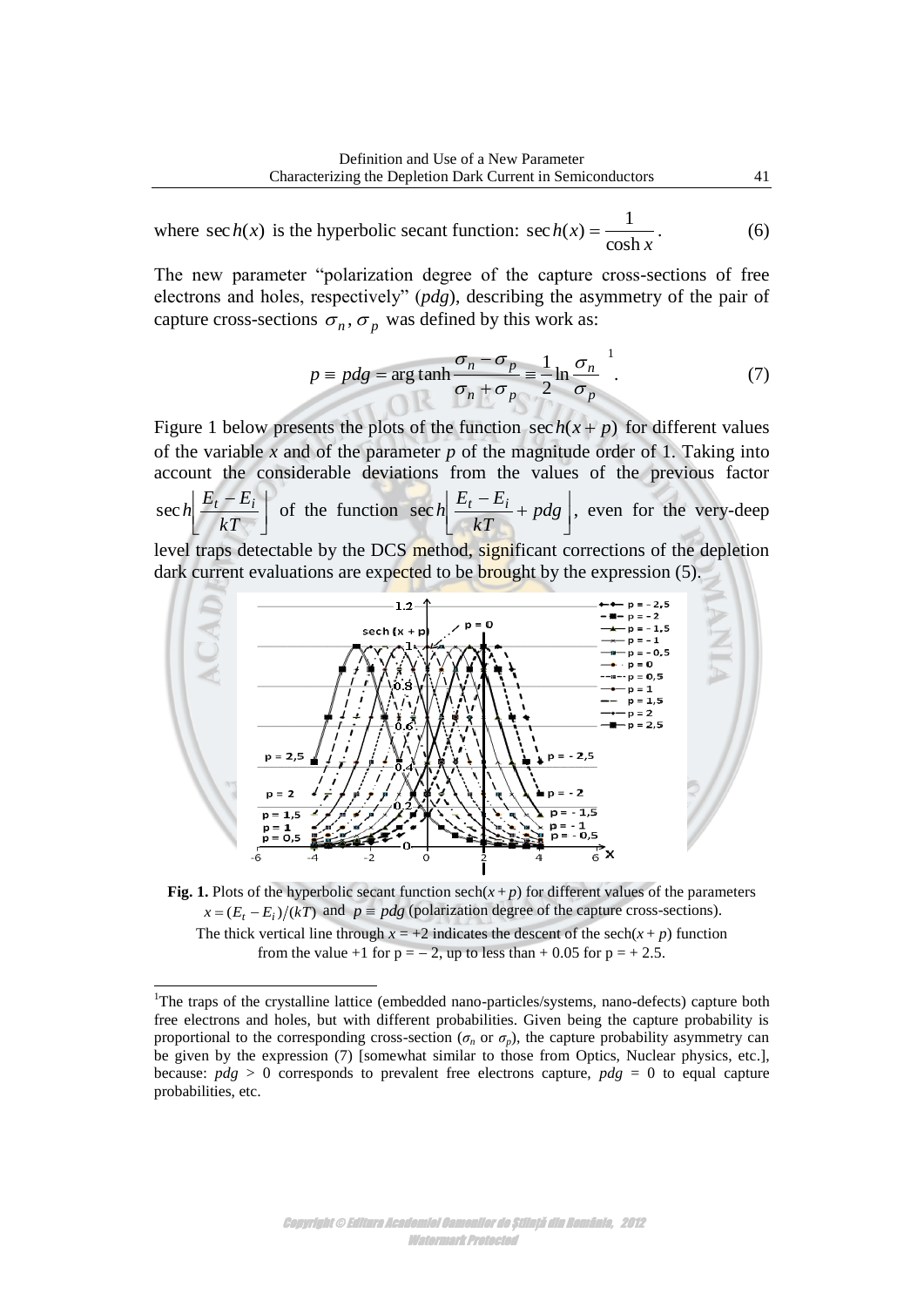# **4. Existing experimental results about both capture cross-sections (of free electrons and holes, respectively) and their polarization degree (***pdg***)**

Despite: a) the high technical interest presented by the identification of contaminants (see e.g. [5], [6]), b) the possibility to determine experimentally both capture rates for a given trap (by means of the DLTS method [9], especially), in practice there were evaluated: (i) usually up only the (geometrical) averages  $\sigma = \sqrt{\sigma_n \sigma_p}$ , (ii) both capture cross-sections only for a part of the different studied traps. Table 2 synthesizes some known values of both capture cross-sections of free electrons and holes, respectively, by certain defects (traps) from silicon, as well as of their polarization degree (*pdg*), implicitly. In order to understand easier the location of the different defects (traps) in Si, instead to indicate their positions relative to the upper limit of the valence band  $(E_v)$  or to the bottom limit of the conduction band  $(E_c)$ , we give in Table 2 the evaluated traps energies relative to the intrinsic Fermi level, considered as  $E_i \approx 0.54$  eV [4].

| Trap                     | Group          | Energy<br>(eV)                                                                                                         | $\sigma_{\rm n}$<br>(cm <sup>2</sup> ) | $\sigma_{p}$<br>(cm <sup>2</sup> ) | $\boldsymbol{k}$<br>$=\sigma_{\rm n}/\sigma_{\rm p}$ | pdg       | Ref.  | $U$ (55°C)<br>$e/s$ [5c] |
|--------------------------|----------------|------------------------------------------------------------------------------------------------------------------------|----------------------------------------|------------------------------------|------------------------------------------------------|-----------|-------|--------------------------|
| $Ti_i^+$                 | $\overline{4}$ | $E_i + 0.27$                                                                                                           | $3.1 \times 10^{-14}$                  | $1.4 \times 10^{-15}$              | 22.14                                                | $+1.549$  | [7d]  |                          |
| $Ti_i^{++}$              | $\overline{4}$ | $E_i - 0.28$                                                                                                           | $1.3\times10^{-14}$                    | $2.8 \times 10^{-17}$              | 464.3                                                | $+3.070$  | [7d]  |                          |
| $V_i^{++}$               | 5              | $E_i - 0.18$                                                                                                           | $5.0 \times 10^{-14}$                  | $3.0 \times 10^{-18}$              | 16667                                                | $+4.86$   | [7d]  |                          |
| $Cr_i^{++}$              |                | $E_i + 0.32$                                                                                                           | $2.3 \times 10^{-13}$                  | $1.1 \times 10^{-13}$              | 2.091                                                | $+0.369$  | [7d]  |                          |
|                          | 6              | $E_i + 0.30$                                                                                                           | $2.0 \times 10^{-14}$                  | $4.0 \times 10^{-15}$              | 5 <sub>1</sub>                                       | $+0.805$  | [10a] |                          |
| $(Cr_i^+B_s^-)$          | 6; 13          | $E_i - 0.26$                                                                                                           | $5.0 \times 10^{-15}$                  | $1.0 \times 10^{-14}$              | 0.5                                                  | $-0.3466$ | [10a] |                          |
| $Mo_i^+$                 | 6              | $E_i - 0.26$                                                                                                           | $1.6 \times 10^{-14}$                  | $6.0 \times 10^{-16}$              | 26.67                                                | $+1.642$  | [10b] |                          |
|                          |                | $E_i - 0.223$                                                                                                          | $7.8 \times 10^{-15}$                  | $6.0 \times 10^{-16}$              | 13                                                   | $+1.282$  | [8b]  |                          |
| $Mn_i^+$                 | $\tau$         | $E_i + 0.09$                                                                                                           |                                        |                                    | 9.4                                                  | $+1.1204$ | [7a]  |                          |
| $(Mn_i^+ B_s^-)^+$       | 7;13           | $E_i + 0.01$                                                                                                           | $2.1 \times 10^{-12}$                  | $3.5 \times 10^{-13}$              | 6.0                                                  | $+1.282$  | [7a]  |                          |
| $Mn_i^{++}$              | $\tau$         | $E_i - 0.21$                                                                                                           |                                        |                                    | 23.1<br>$(18.5 \div 28.3)$                           | $+1.57$   | [7a]  |                          |
| all $Mn$<br><b>Traps</b> | $\overline{7}$ | $\sigma = (\sigma_{min} \cdot \sigma_{max})^{1/2} \approx 1.0 \times 10^{-15}$ ; $\sigma_{max}/\sigma_{min} \sim 10^6$ |                                        |                                    |                                                      |           |       | 6400                     |
| $Fe_i^+$                 | 8              | $E_i - 0.16$                                                                                                           | $5.0\times10^{-14}$                    | $7.0 \times 10^{-17}$              | 714.3                                                | $+3.286$  | [7d]  |                          |

Table 2. Some known values of both capture cross-sections of free electrons and holes, respectively, in silicon, as well as of their polarization degree (*pdg*), implicitly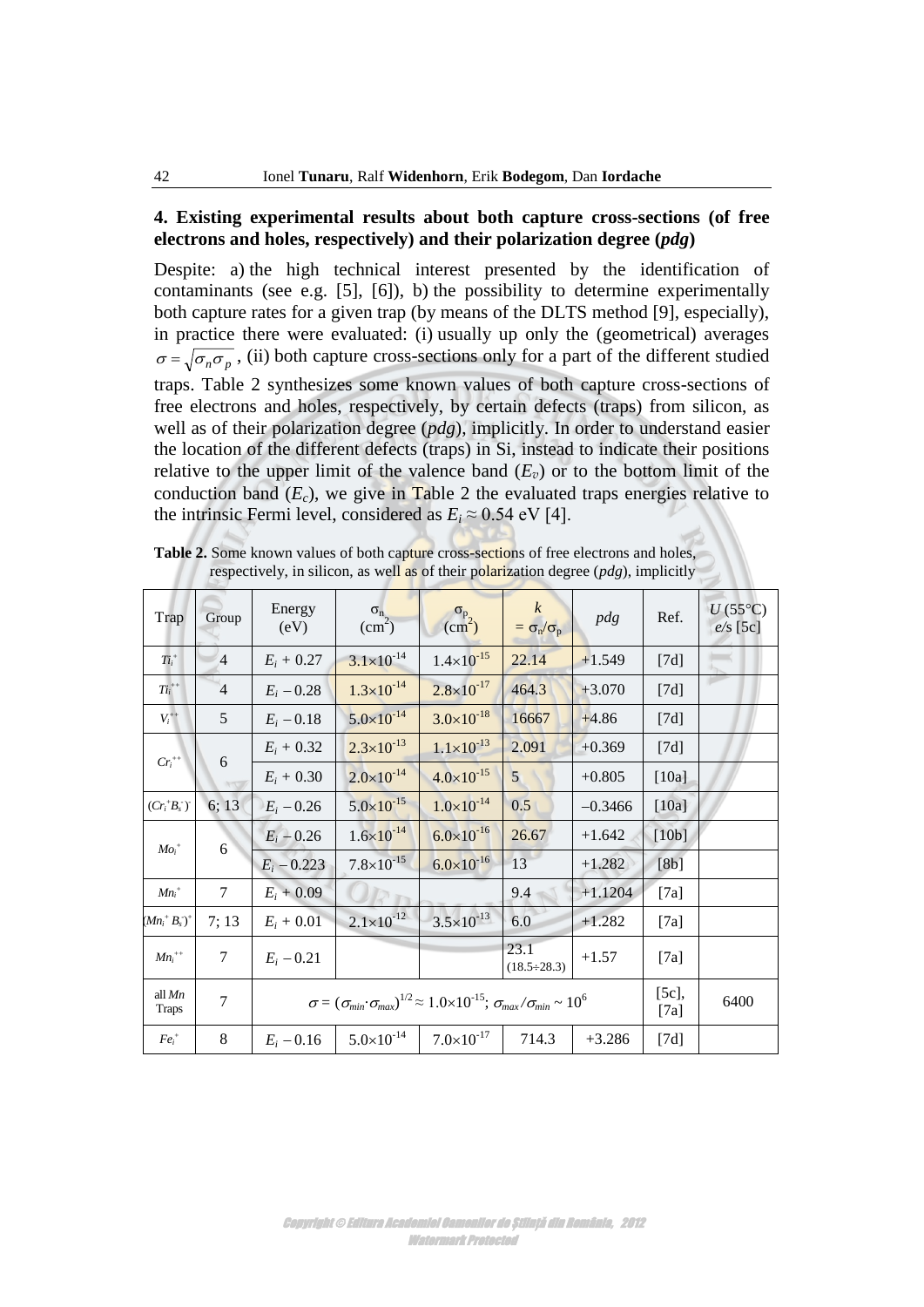| $(FeI+Bs-)+$             | 8;13 | $E_i + 0.28$<br>$(\pm 0.02)$ | $1.4\times10^{-14}$<br>$(\pm 0.02)$ | $1.1 \times 10^{-15}$<br>$(0.5 \div 2.5)$                              | 13                  | $+1.282$  | [7c]               |      |
|--------------------------|------|------------------------------|-------------------------------------|------------------------------------------------------------------------|---------------------|-----------|--------------------|------|
| $Coi+$                   | 9    |                              |                                     | $\sigma = (\sigma_n \cdot \sigma_p)^{1/2} \approx 6.6 \times 10^{-15}$ |                     |           |                    |      |
| $Nii+$                   | 10   | $E_i - 0.02$                 |                                     |                                                                        |                     |           | [5c]               | 3700 |
| $Pt_s^-$                 | 10   | $E_i + 0.31$                 | $3.4 \times 10^{-15}$               |                                                                        |                     |           | $[11]$             |      |
| $Pt_i$                   | 10   | $E_i + 0.02$                 | $4.5 \times 10^{-15}$               | $1.09\times10^{-14}$                                                   | 2.42                | $+0.442$  | $[11]$             | 970  |
| $Pt_s^+$                 | 10   | $E_i - 0.18$                 |                                     | $5.4 \times 10^{-14}$                                                  |                     |           | $[11]$             |      |
|                          |      | $E_i - 0.01$                 | $1.4 \times 10^{-16}$               | $7.6 \times 10^{-15}$                                                  | 0.01842             | $-1.997$  | $\lceil 7d \rceil$ |      |
| $Au_s$                   | 11   |                              | $5.0\times10^{-16}$                 | $1.0\times10^{-15}$<br>$\propto T^{-4}$                                | 0.5                 | $-0.3466$ | $[12c]$            | 565  |
| $Zn_s$                   | 12   | $E_i + 0.07$                 | $1.3 \times 10^{-19}$               | $6.6 \times 10^{-15}$                                                  | $1.97\times10^{-5}$ | $-5.417$  | [7d]               |      |
| $Zn_s$                   | 12   | $E_i - 0.21$                 | $1.5 \times 10^{-15}$               | $4.4 \times 10^{-15}$                                                  | 0.3409              | $-0.538$  | [7d]               |      |
| $PVp \equiv$<br>E-center | 14   | $E_i + 0.10$                 |                                     | $\sigma = (\sigma_n \cdot \sigma_p)^{1/2} \approx 6.6 \times 10^{-15}$ |                     |           | [13a]              | 70   |
|                          |      | $E_i + 0.084$                | $3.7 \times 10^{-16}$               |                                                                        |                     |           | [13b]              |      |
| $PV^{+}$                 | 14   | $E_i - 0.27$                 |                                     |                                                                        |                     |           | $[13a]$            | 1.8  |

Definition and Use of a New Parameter Characterizing the Depletion Dark Current in Semiconductors 43

From Table 2 (see e.g. the results referring to the traps  $Cr_i^{++}$ ,  $Mo_i^+$ ,  $Au_s^-$ ,  $PV$ -pair = acceptor E-center), there result also the accuracies (not too good) of the capture crosssections evaluations, and of their polarization degree. One finds also that the recombination rate *U* was not still measured systematically. Given being the capture cross-sections and their polarization degree *pdg* are often temperature dependent, table 3 synthesizes the main types of the temperature dependence of the capture cross-sections.

Table 3. Main types of the temperature dependence of the capture cross sections of free electrons and/or holes, respectively in different semiconductors

| The type of the<br>temperature dependence | Typical expression of<br>temperature dependence      | Some examples for the<br>traps in the semiconductor | Reference |
|-------------------------------------------|------------------------------------------------------|-----------------------------------------------------|-----------|
| Arrhenius law                             | $\sigma_n(T) \approx \sigma_{n\infty} \exp(-E_B/kT)$ | EL2, HL1, HL10 in GaAs                              | [14a]     |
|                                           |                                                      | $n \approx 0.21$ ( $\sigma_{n, Au}$ in n-Si)        | [12d]     |
| Power laws                                | $\sigma(T) \propto T^{-n}$                           | $n \approx 2.5$ ( $\sigma_{nAu}$ in p-Si)           | [12c]     |
|                                           |                                                      | $n \approx 4.0$ ( $\sigma_{p, Au}$ in <i>n</i> -Si) | [12c]     |
| Temperature                               |                                                      | $\sigma_p$ in GaAs                                  | [14a]     |
| independence                              | $\sigma(T) \approx$ constant                         | $\sigma_{n, Au}$ in <i>n</i> -Si                    | [12c]     |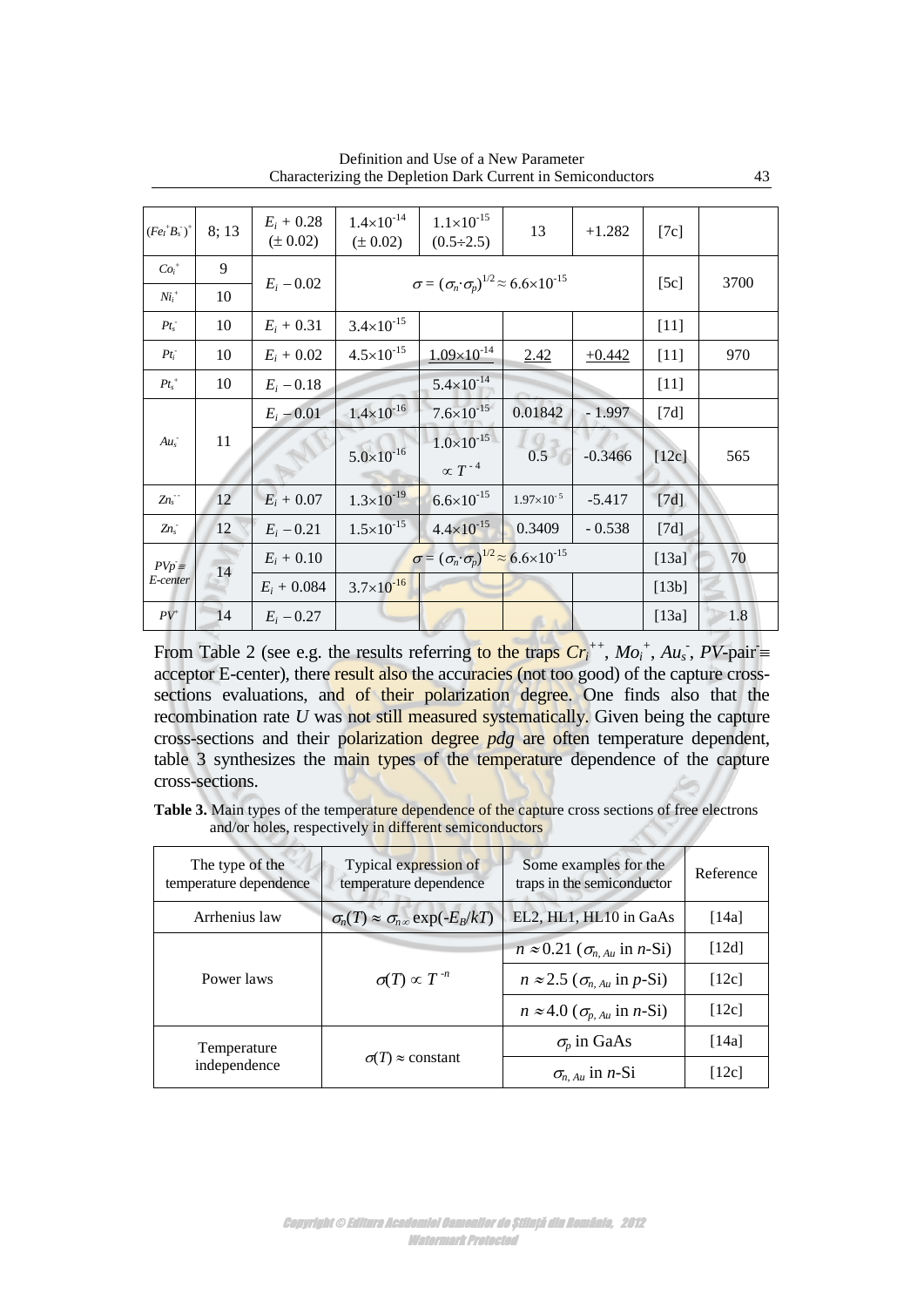# **5. Experimental evaluation of the difference**  $E_t - E_i$

In order to interpret the obtained (calculated) values of  $E_t - E_i$  corresponding sometimes to a mixture of defects inside each studied pixel, an experimental evaluation of the difference  $E_t - E_i$  is necessary. Given being that the most efficient experimental method intended to the defects location inside the studied semiconductor forbidden band is the deep-level transient spectroscopy (DLTS) method, we have to evaluate the  $E_t - E_i$  difference starting from the defects (traps) positions relative to the upper limit  $E<sub>v</sub>$  of the valence band and the bottom limit (edge)  $E_c$  of the conduction one (see fig. 2).



Fig. 2. Positions of the defects (traps) energy levels and of the Fermi intrinsic level according to the DLTS results.

Given being for a certain temperature *T* the energy gap is (approximately) known, it is necessary to evaluate also the intrinsic Fermi energy  $E_i(T)$  at this temperature. According to the basic Condensed Matter Physics treatises [2], the temperature dependence of the intrinsic Fermi energy  $E_i(T)$  is given by the expression:

$$
E_i(T) = \frac{1}{2} E_g(T) + \frac{3kT}{4} \ln \frac{m_{dp}^*}{m_{dn}^*},
$$
\n(8)

where:

$$
m_{dp}^* = \left[m_{pl}^{*3/2} + m_{ph}^{*3/2}\right]^{2/3} \text{ and: } m_{dn}^* = \sqrt[3]{6m_t^{*2} \cdot m_l^*}
$$
 (9)

are the effective masses corresponding to the states densities of holes and free electrons, respectively, while  $m_{pl}^*$ ,  $m_{ph}^*$ ,  $m_l^*$  and  $m_l^*$  are the effective masses associated to the light and heavy holes, respectively, and to the longitudinal and transverse electrons effective masses, relative to the major axis of the energy ellipsoid  $E(k)$ . For free electrons in silicon, there are used the values  $m_l^* = 0.98 m_o$ ,  $m_t^* = 0.19 m_o$ , and  $m_l^* = 0.916 m_o$ ,  $m_t^* = 0.225 m_o$ , which lead to the values  $m_{dn1}^* \approx 0.5965 m_o$  and  $m_{dn2}^* \approx 0.6528 m_o$  of the effective mass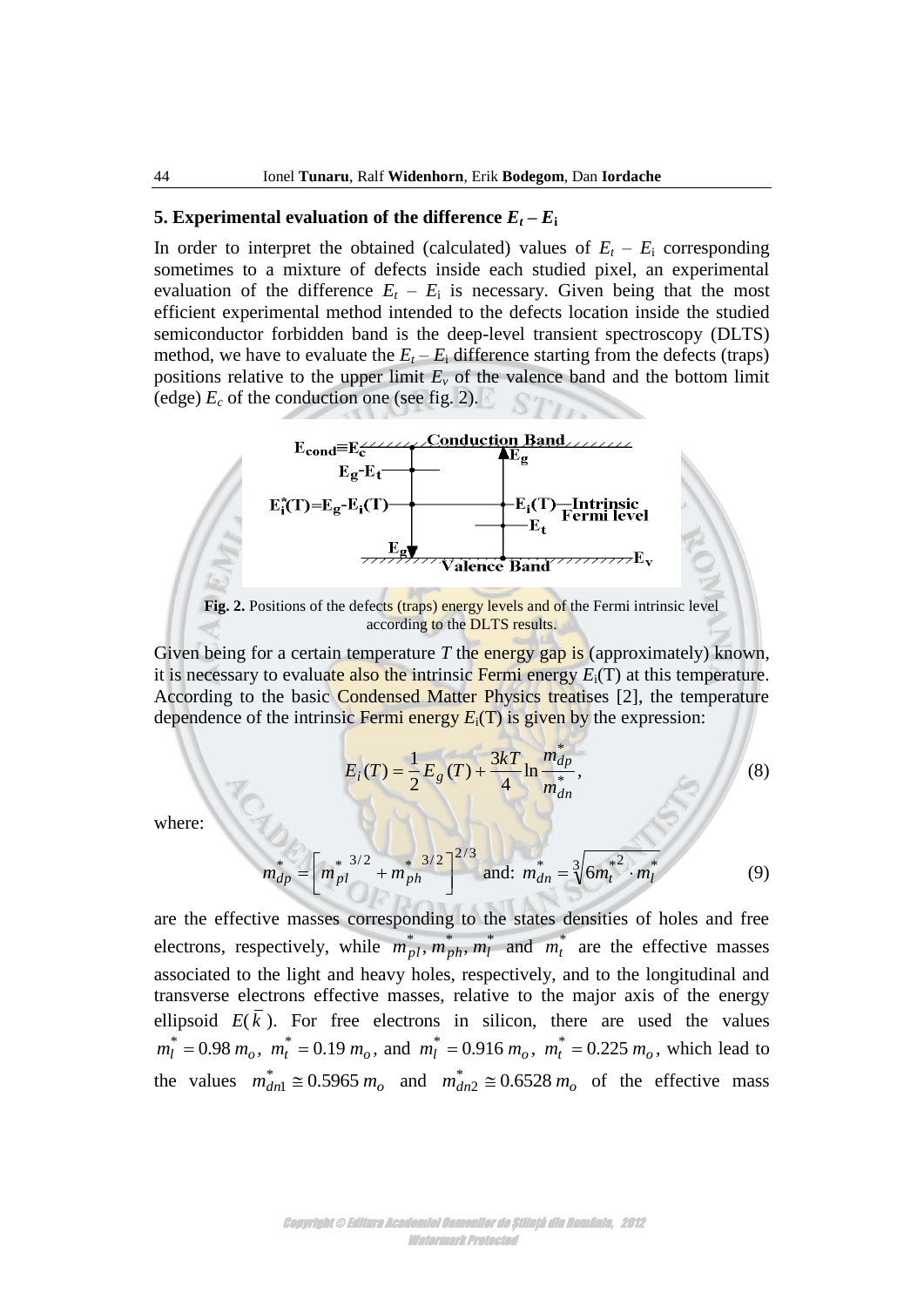associated to the electrons state density in the conduction band of *Si*, while for the holes from *Si* there are usually used the values  $m_{pl}^* = 0.16 m_o$ ,  $m_{ph}^* = 0.49 m_o$ , which lead to the value  $m_{dp}^* \approx 0.5492 m_o$  of the effective mass associated to the holes state density in the silicon valence band. As we use the first or the second

pair of electron effective mass in *Si*, we obtain  $\frac{u}{f} \ln \frac{u}{f} = -0.06196$ 4 3 \* \*  $\cong$ *dn dp m m* , or  $-0.1296$ ,

hence the temperature coefficient of the silicon intrinsic Fermi energy correction:  $5 \frac{\nu - 1}{2}$ \*  $\ln \frac{u_p}{1} \leq 1.116 \times 10$ 4  $\frac{3k}{4} \ln \frac{m_{dp}}{I} \leq 1.116 \times 10^{-5} K^{-1}$ *dn*  $\left| k \ln \frac{m_{dp}}{m} \right| \leq 1.116 \times 10^{-5} K^{-1}$  is at least one magnitude order less than that of the

energy gap corresponding to silicon:  $E_{g, Si}(T) \approx 1.21 - 4.2 \times 10^{-4} T$  (eV) [2].

For an average use temperature  $T \approx 250$  K (this work, [12a], etc.), one finds that the intrinsic Fermi energy correction  $\frac{3\lambda}{4} \ln \frac{a}{m^*}$ \* ln 4 3 *dn dp m*  $\frac{kT}{l} \ln \frac{m_{dp}^2}{r}$  has a value inside the interval

 $(1.34; 2.8)$  meV, remaining so negligible relative to the usual defects (traps) energies in *Si*, even for the very-deep level defects, detectable by the studied dark current spectroscopy method.

# **6. On the evaluation of the polarization degree of capture cross-sections of free electrons and holes, respectively**

Taking into account that the power law expressions of the temperature dependence of capture cross-sections can be approximated by Arrhenius type expressions (with negative activation energy  $E_B$ ) and substituting the Arrhenius

expression [see Table 3] in the polarization degree definition (7), one obtains:  
\n
$$
pdg(T) = \frac{1}{2} \ln \frac{\sigma_n(T)}{\sigma_p(T)} = \frac{1}{2} \ln \frac{\sigma_{n\infty}}{\sigma_p} - \frac{E_B}{2kT} = pdg_{\infty} - \frac{E_B}{2kT},
$$
\nhence the temperature dependence of the hyperbolic secant argument can be expressed as:  
\n
$$
\arg \sech(T) = \frac{E_t - E_i}{1 - \frac{E_t}{2}} + pdg(T) = \frac{E_t - E_i - E_B/2}{1 - \frac{E_B}{2}} + pdg_{\infty} = \frac{(E_t - E_i)_{eff}}{1 - \frac{E_I}{2}} + pdg_{\infty},
$$
\n(10)

dependence of the hyperbolic secant argument can be expressed as:  
\n
$$
\arg \sec h(T) = \frac{E_t - E_i}{kT} + p dg(T) = \frac{E_t - E_i - E_B/2}{kT} + p dg_\infty = \frac{(E_t - E_i)_{eff}}{kT} + p dg_\infty,
$$
\n(10)

by means of the effective energies difference  $(E_t - E_i)_{\text{eff}}$  and of the  $pdg(T)$ asymptotic value  $p dg_{\infty}$ .

The DCS method allows however an indirect evaluation of the "polarization degree"  $p dg$  (in fact of its asymptotic value  $p dg_{\infty}$ ), starting from the improved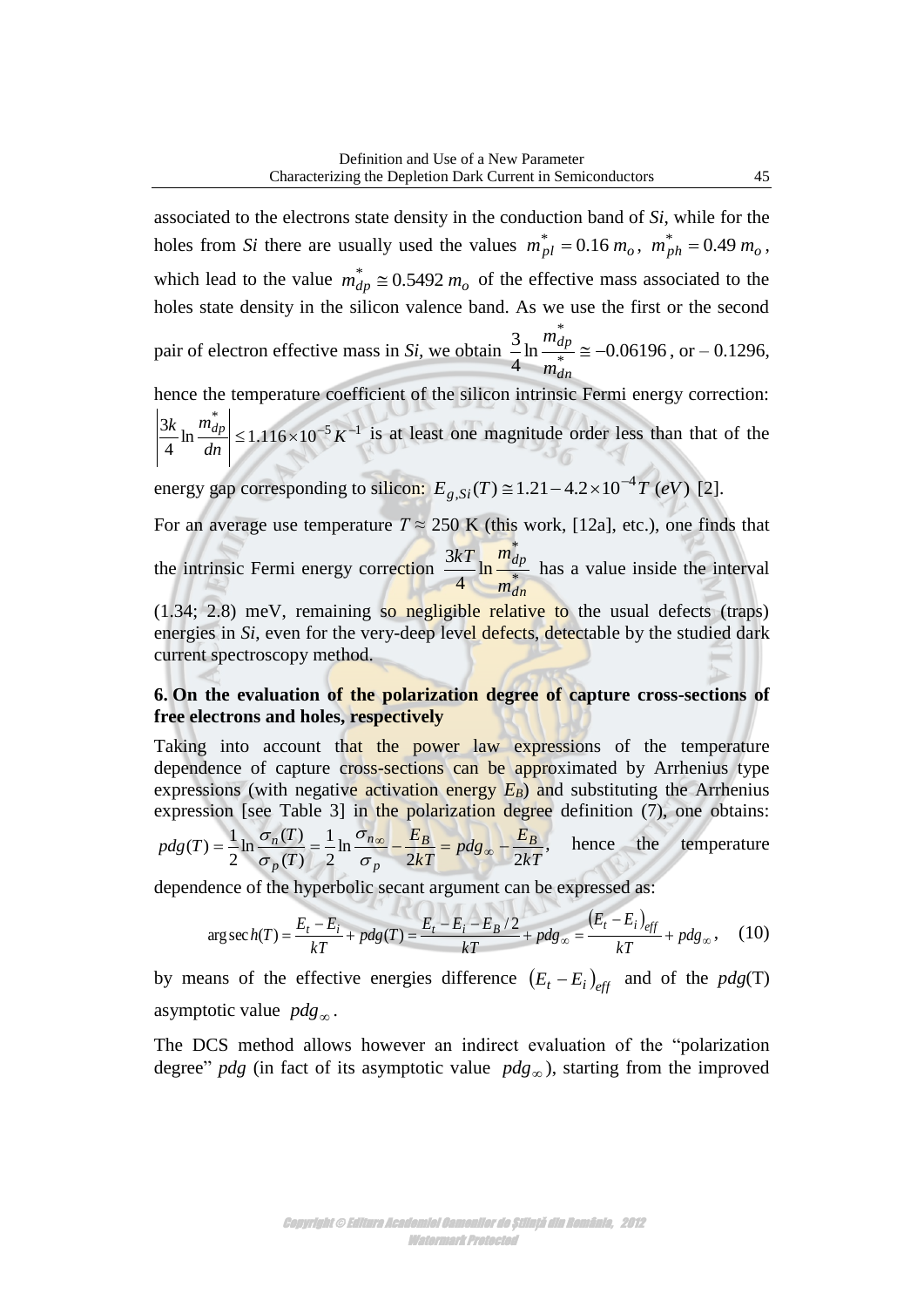approximation (5). Our (indirect) evaluation of the effective parameters  $|E_t - E_i|_{eff}$ and *pdg*<sup>∞</sup> was achieved by means of the least-squares fit (using the gradient method) of the slope *s* and intercept *i* of the regression line of the modulus of the

argument of the hyperbolic secant function in terms of the *kT*  $\frac{1}{\sqrt{n}}$  parameter:

$$
\left|\arg\left[\sec\left(\frac{E_t - E_i}{kT} + pdg\right)\right]\right| = s \cdot \frac{1}{kT} + i\,. \tag{11}
$$

In order to provide correct interpretations of the results of our procedure (10), we studied the existing experimental data for 20 randomly chosen pixels of a Spectra Video CCD camera (model SV512V1) manufactured by Pixelvision, Inc. (see [9a]). The obtained (in the frame of this work) types of qualitative results and their interpretations are synthesized by Table 4.

**Table 4.** Main types of results obtained by means of the regression line  $|\arg[\text{sech}(pdg + (E_t - E_i)/kT]| = i + s/kT$  study and their interpretation

| Slope $s$<br>sign | Intercept $i$<br>sign | Interpretation                                                                                                                                                               | Examples of<br>pixels [12a] |
|-------------------|-----------------------|------------------------------------------------------------------------------------------------------------------------------------------------------------------------------|-----------------------------|
| > 0               | > 0                   | Both $(E_t - E_i)_{\text{eff}}$ and $p dg_{\infty}$ have the same sign, hence:<br>$ E_t - E_i _{eff} = s$ , $ p dg _{\infty} = i$ and: $(E_t - E_i)_{eff}/p dg_{\infty} > 0$ | 188:471                     |
| > 0               | < 0                   | $(E_t-E_i)_{\text{eff}}/kT > -p dg_{\infty} > 0$ or<br>$(E_t-E_i)_{\text{eff}}/kT < -p dg_{\infty} < 0$                                                                      | 121; 200                    |
| < 0               | > 0                   | $pdg_{\infty} > -(E_t - E_i)_{eff}/kT = (E_i - E_t)_{eff}/kT > 0$ or<br>$p dg_{\infty} < - (E_t - E_i)_{\text{eff}} / kT = (E_i - E_t)_{\text{eff}} / kT < 0$                | 321:400                     |

In order to estimate the "impact" of the polarization degree (*pdg*) values on the depletion dark current the obtained numerical results for the 17 pixels whose data sets lead to physically convergent evaluations were synthesized by Table 5. As one can find easily, the accuracy of the obtained results decreases very much for the pixels emitting weak depletion dark current (low values of the depletion preexponential factor, Dep).

**Table 5.** Interpretation of the obtained quantitative (numerical) results  $[s = sign(E_t-E_t)_{\text{eff}}]$ 

| Pixel    | Dep (Mcps $\cdot$ K <sup>-3/2</sup> ),<br>10 <sup>6</sup> counts/s $\cdot$ K <sup>-3/2</sup> | Obtained information about<br>the effective parameters |                        | Calc. Depletion<br>Dark Current | $sech[pdg+$<br>$(E_t-E_i)/kT$ |  |
|----------|----------------------------------------------------------------------------------------------|--------------------------------------------------------|------------------------|---------------------------------|-------------------------------|--|
|          |                                                                                              | $ E_t - E_i _{eff}$ , meV                              | $s \cdot pdg_{\infty}$ | Accuracy $(\% )$                |                               |  |
| 321:400  | 2.541                                                                                        | 32.125                                                 | $-3.075$               | 17.47%                          | 0.3808                        |  |
| 181; 260 | 5.433                                                                                        | 24.39                                                  | 0.0187                 | 2.975%                          | 0.5887                        |  |
| 121; 200 | 6.022                                                                                        | 34.44                                                  | $-0.3274$              | 5.65%                           | 0.5381                        |  |
| 141; 220 | 6.478                                                                                        | 8.49                                                   | 0.773                  | 6.158%                          | 0.5872                        |  |
| 101;180  | 6.623                                                                                        | 24.66                                                  | 0.0455                 | 2.454%                          | 0.5702                        |  |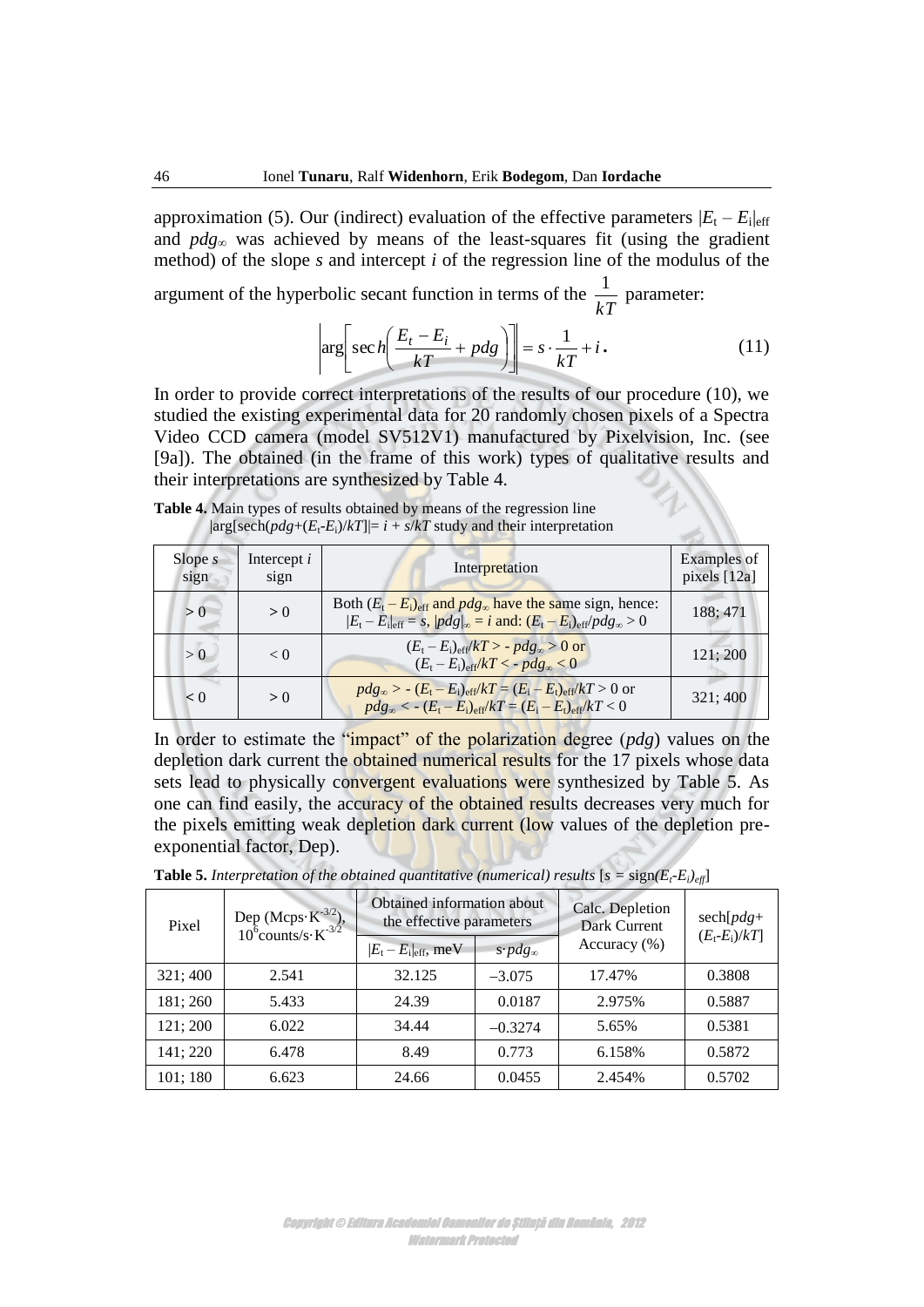| 301; 380 | 7.224   | 30.85  | $-0.3114$ | 3.002%  | 0.6068 |
|----------|---------|--------|-----------|---------|--------|
| 188; 471 | 9.530   | 28.04  | 0.790     | 6.988%  | 0.2511 |
| 81; 160  | 11.710  | 33.59  | 0.0154    | 2.294%  | 0.4117 |
| 221; 300 | 15.998  | 28.03  | 0.438     | 3.797%  | 0.2176 |
| 201;280  | 21.944  | 31.21  | 0.117     | 1.77%   | 0.4140 |
| 29; 88   | 32.120  | 51.860 | $-0.155$  | 2.473%  | 0.2207 |
| 61; 140  | 40.792  | 27.352 | 1.369     | 7.055%  | 0.1467 |
| 281; 360 | 66.386  | 45.697 | 0.397     | 3.197%  | 0.1688 |
| 261; 340 | 105.688 | 57.225 | 0.135     | 2.2798% | 0.1306 |
| 341; 420 | 254.039 | 55.479 | 0.259     | 2.277%  | 0.1249 |
| 161; 240 | 268.671 | 76.223 | 0.632     | 3.73%   | 0.0338 |
| 31;247   | 421.361 | 2.16   | $-1.3896$ | 5.379%  | 0.5109 |

Definition and Use of a New Parameter Characterizing the Depletion Dark Current in Semiconductors 47

Figures 3 and 4 present the diagrams of the traps levels for *GaAs* and *Mn* in the *Si*  lattice, respectively. From Table 2, one finds that the majority of donor /acceptor states are located in the upper/lower half of the forbidden band, respectively, while the other states – named here "trans-Fermi level donor/ acceptor states" (as the levels *EL*2*, E5, HL*10*, HL*<sup>16</sup> in *GaAs,*  $(Mn^+Au)^+$  and  $Mn_i^{++}$  in the *Si* lattice) have negative values of the product  $p dg \cdot sign(E_i - E_i)$ .



**Fig. 4.** Traps levels diagram for Mn in the silicon lattice [7, 8, 15].

Copyright © Editura Academiei Oamenilor de Știință din România, 2012 Watermark Protected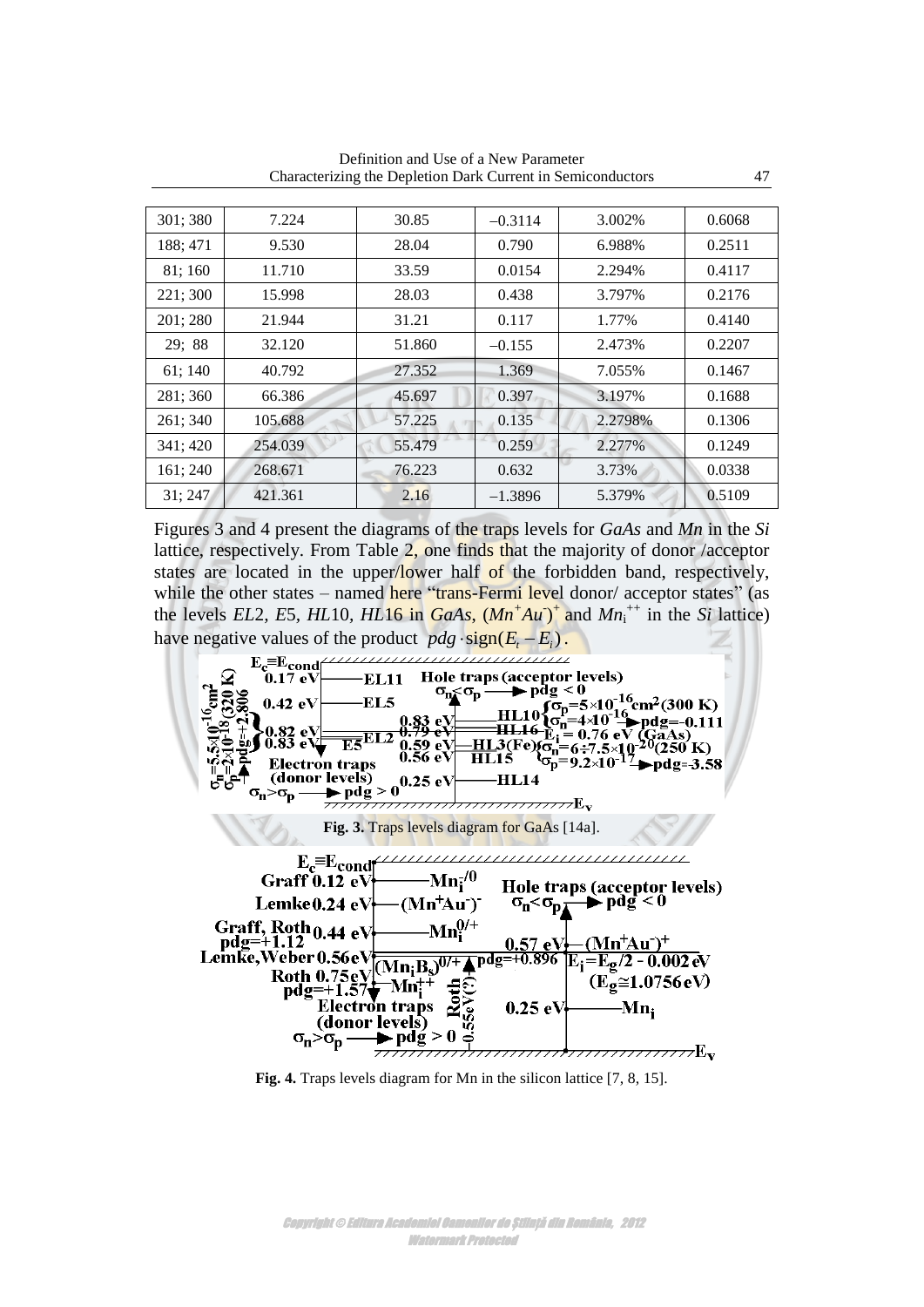Taking into account that the number of the "trans-Fermi level states" is sensibly less than the number of the other electronic states, this finding represents a useful tool in the assignment of these states (traps).

## **6. Study of the "anomalies" of the generation rate** *U* **values**

This work achieved the least-squares fit (using the gradient method [17], [16b]) of the improved approximation (5):

e improved approximation (5):  
\n
$$
De^{-} = De_{0,diff}^{-} T^3 \exp\left(-\frac{E_g}{kT}\right) + De_{0,dep}^{-} T^{3/2} \exp\left(-\frac{E_g}{2kT}\right) \sec h \left(\frac{(E_t - E_i)_{eff}}{kT} + p dg_{\infty}\right)
$$

of the experimental results concerning the dark current emitted by some pixels of the studied Spectra Video CCD camera (model SV512V1) [12a].

There were obtained evaluations of all parameters of the above expression, particularly of the depletion pre-exponential factor  $De_{0,dep} = Dep$ , effective energy gap  $E_g$  and of the trap location  $(E_t - E_i)_{\text{eff}}$  inside the silicon forbidden band, as well as of the asymptotic value  $p dg_{\infty}$  of the capture cross-sections polarization degree. Using these numerical estimations, the numerical evaluation of the generation rate at the

temperature 
$$
t_{gr} = 55^{\circ}
$$
C (hence  $T_{gr} = 328.15$  K) was obtained by means of the expression:  
\n
$$
U(T_{gr}) = De_{0,dep}^{-}T_{gr}^{3/2} \exp\left(-\frac{E_g}{2kT_{gr}}\right) \cdot \sec h \left[\frac{(E_t - E_i)_{eff}}{kT_{gr}} + p dg_{\infty}\right].
$$
\n(12)

The obtained results are presented in Table 6, where the pixels were written in the monotonic order of their increasing depletion pre-exponential factors *Dep.* While – according to the classical approximation  $(4)$  – it was expected to find the proportionality of the generation rate  $U(T)$  with the depletion pre-exponential factor  $Dep \equiv De_{0,dep}^-$ , the examination of Table 6 points out <u>several discontinuities, that</u> can be explained only by the different values of polarization degree  $p dg_{\infty}$  and of the effective energies difference  $(E_t - E_i)_{eff}$ .

**Table 6.** Comparison of the evaluated values of the depletion pre-exponential factor *Dep* and of the generation rate (corresponding hyperbolic secant function values in brackets) for different pixels of a SpectraVideo CCD camera (model SV512V1)

| Pixel    | Dep (Mcps $K^{-3/2}$ ),<br>10 <sup>6</sup> counts/s· $K^{-3/2}$ | Evaluated<br>generation rate<br>$U(e^{-}/s)$ at 55°C | Pixel   | Dep (Mcps $K^{-3/2}$ ),<br>$10^6$ counts/s $\cdot$ K <sup>-3/2</sup> | Evaluated<br>generation rate<br>$U(e^{-}/s)$ at 55°C |
|----------|-----------------------------------------------------------------|------------------------------------------------------|---------|----------------------------------------------------------------------|------------------------------------------------------|
| 321:400  | 2.541                                                           | 124.6 (0.3808)                                       | 201:280 | 21.944                                                               | 2243 (0.4140)                                        |
| 181; 260 | 5.433                                                           | 680 (0.5887)                                         | 29;88   | 32.120                                                               | 1981 (0.2207)                                        |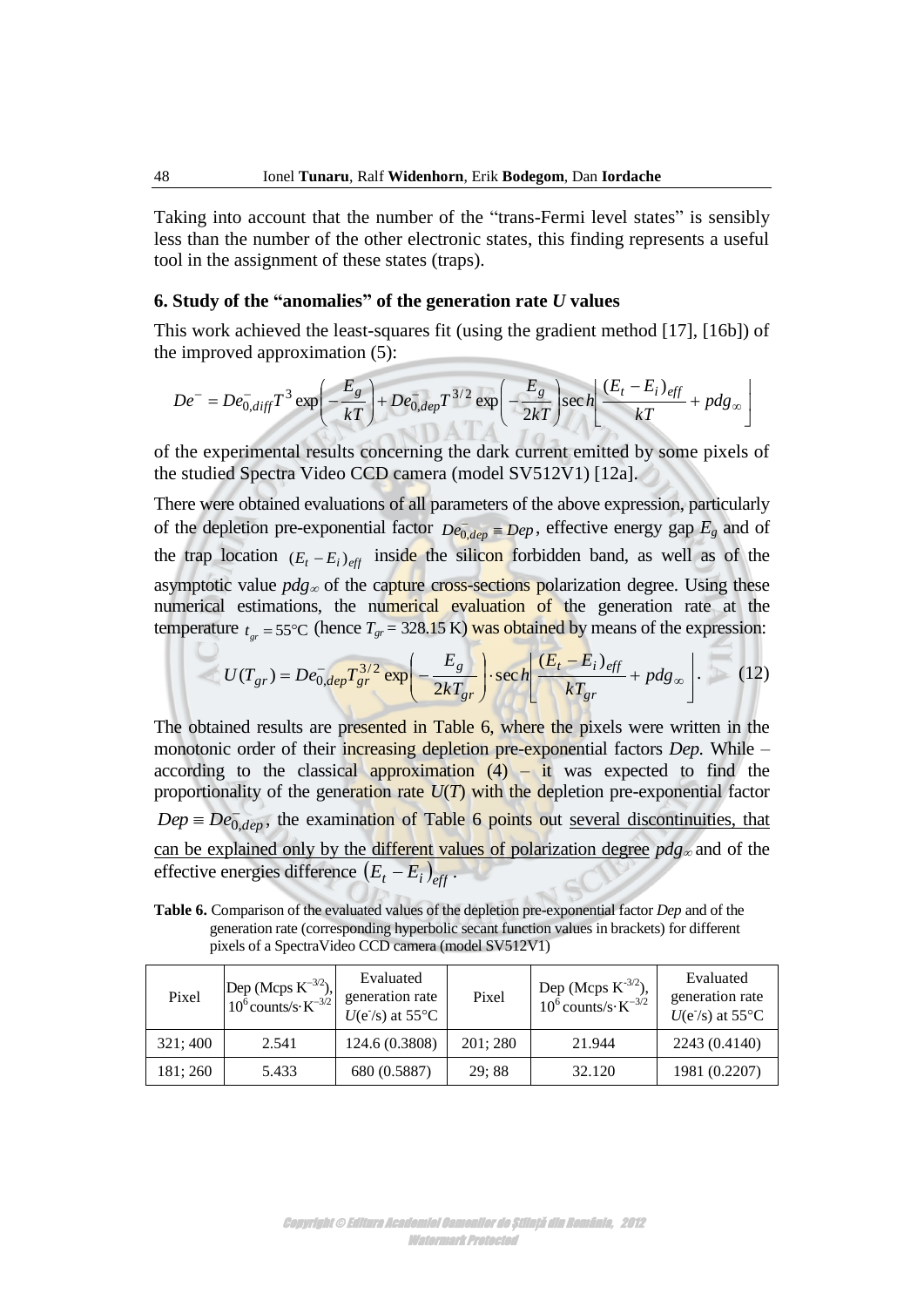| 121:200  | 6.022  | 866 (0.5381)   | 61:140   | 40.792  | 1464 (0.1467) |
|----------|--------|----------------|----------|---------|---------------|
| 141:220  | 6.478  | 713.5 (0.5872) | 281; 360 | 66.386  | 3184 (0.1688) |
| 101:180  | 6.623  | 751 (0.5702)   | 261; 340 | 105.688 | 3276 (0.1306) |
| 301:380  | 7.224  | 1564 (0.6068)  | 341; 420 | 254.039 | 3899 (0.1249) |
| 188:471  | 9.530  | 588 (0.2511)   | 161; 240 | 268.671 | 1996 (0.0338) |
| 81:160   | 11.710 | 1176(0.4117)   | 31:247   | 421.361 | 4923 (0.5109) |
| 221; 300 | 15.998 | 1654 (0.2176)  |          |         |               |

Definition and Use of a New Parameter Characterizing the Depletion Dark Current in Semiconductors 49

The considerable impact of the polarization degree (*pdg*) on the values of the The considerable impact of the polariz<br>hyperbolic secant  $\sec h \left( \frac{(E_t - E_i)_{eff}}{1 - (1 - \epsilon)} \right)$  $\overline{\phantom{a}}$  $\overline{\phantom{a}}$  $\rfloor$  $\overline{\phantom{a}}$ L  $\mathbf{r}$  $\lfloor$  $\begin{array}{c} \end{array}$  $^{+}$ Ì  $\frac{Pf(y)}{kT} + pdg_{\infty}$  $E_t - E$  $\sec h \frac{(E_t - E_i)_{eff}}{iE} + p dg_{\infty}$  and of the generation rate, is

indicated both by the values of the last column of Table 5 (see the value for the pixel 161; 240, particularly) and of Fig. 1.

According to the work [5c], the even more striking large generation rates of the *Mn, Ni, Co* traps (see e.g. Table 1) could be explained by means of a complex character (like  $Mn_4$ ) of these traps and/or of a possible Poole-Frenkel [18] effect. The accomplished analysis pointed out that even the capture cross-sections of the *Ni* and *Co* traps are considerably larger than that of the substitutional gold *Aus,* their generation rates agree very well [according to the classical approximation (4), see Table 1, with that of  $Au_s$ , while even the use of the improved approximation (5) does not lead to a quantitative justification of the experimental value of the *Mn* trap generation rate.

Given being the: a) considerably more complex defect structure (larger number of charge states) of *Mn* than those of *Cr, Fe, Ni, Co*, etc, b) still incompletely characterized (mainly by means of the capture cross sections of free electrons and holes, respectively) of many *Mn* defects (e.g. of the substitutional states, of the *Mn*4 cluster, of the *Mn* pairs with *Al, Ga, Sn,* etc), c) intentional contamination with *Mn* atoms which lead to the McColgin's results [5c], our analysis lead to the conclusion that the striking strange pair of values referring to the average crosssection  $\sigma$  and to the generation rate/*Mn* atom can be explained (more than by the Poole-Frenkel effect) by an averaging of the generation rates of *Mn* defects in different charge states with very different capture cross sections (many of them considerably higher than the average value indicated by [5c]).

The obtainment of new experimental information about both free electrons  $\sigma_n$  and holes  $\sigma_p$  capture cross-sections of the main deep-level traps in silicon will contribute of course to a more accurate description of the temperature dependence of the depletion dark current in semiconductors.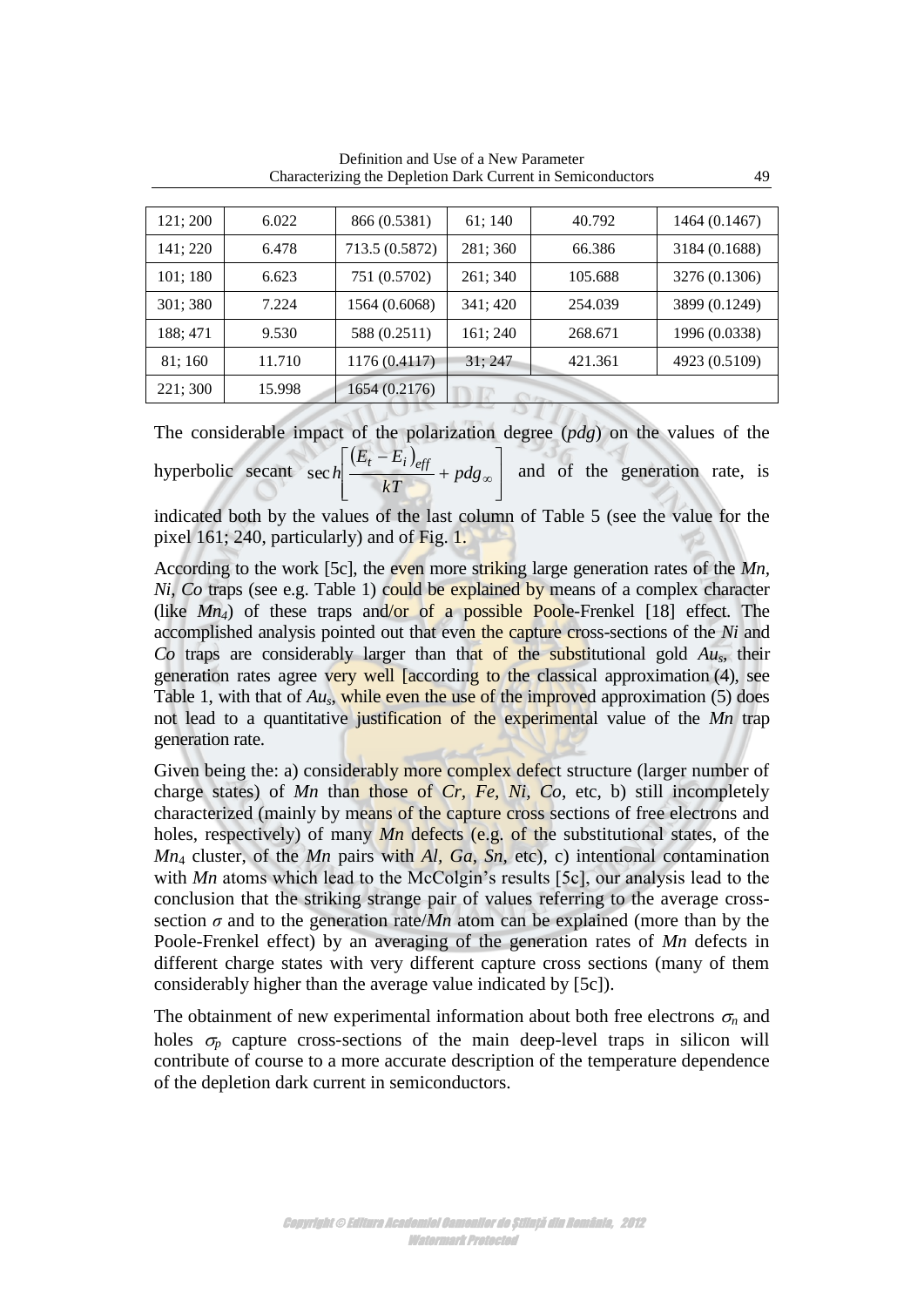# **7. Use of the polarization degree** *pdg* **as an assignment criterion of the deep-level traps**

The accomplished study pointed out that the newly defined physical parameter "polarization degree of the capture cross-sections of free electrons and holes, respectively" is a basic feature of the deep-level traps, allowing considerably more accurate descriptions of the temperature dependence of the depletion dark current in charge-coupled devices.

For this reason, we consider that besides the classical assignment criteria as the: a) depletion pre-exponential factor  $De^{-}_{0,dep}$ , b) generation rate  $U(T_{g.r.})$  at a given temperature, c) the location of the studied trap inside the semiconductor forbidden band, d) average capture cross-section  $\sigma = \sigma_{ave} = \sqrt{\sigma_n \sigma_p}$ , the: e) polarization

degree  $p^{n}$   $\sigma$  *p*  $p - b$ *p*  $pdg = \frac{1}{2} \ln \frac{\sigma_n}{\sigma_n} = \arg \tanh \frac{\sigma_n}{\sigma_n + \sigma_n}$  $\sigma_{\rm n}$  –  $\sigma$ σ σ  $^{+}$ ÷  $=\frac{1}{2} \ln \frac{8-n}{2} = \arg \tanh$ 2  $\frac{1}{n} \ln \frac{\sigma_n}{\sigma_n} = \arg \tanh \frac{\sigma_n - \sigma_p}{\sigma_n}$  of capture cross-sections, as well as the:

f) average value  $\sec h \left( (E_t - E_i)_{\text{eff}} / kT_{\text{ave}} + \text{pdg}_{\infty} \right)$  of the hyperbolic secant function, are also basic assignment criteria for the deep-level traps in a semiconductor, starting from the observed temperature dependence of the dark current in each CCD pixel (the Dark Current Spectroscopy method).

#### **Conclusions**

This work pointed out the necessity to introduce the new parameter "polarization" degree of the capture cross-sections of free electrons and holes, respectively" in order to ensure a sufficiently accurate description of the temperature dependence of the depletion dark current in semiconductors. It was found also the ability of this new parameter to: a) analyze successfully the "anomalies" of some reported generation rate values [e.g., no anomaly for the reported generation rates of *Ni* and *Co* [5c], but probably wrong value  $(1\div 2\times 10^{-14} \text{ cm}^2)$ , instead of  $\sim 1\times 10^{-15} \text{ cm}^2$ ) for the average cross-section of the electronic states of the embedded *Mn* traps which produce a  $6400 e$ /s generation rate], b) discriminate among the contributions of the different deep-level traps to the depletion dark current in each CCD pixel, allowing so certain assignments of the deep-level traps in the CCDs pixels. In this aim, both newly introduced notions of "polarization degree" and "trans-Fermi level donor/acceptor states" are useful.

#### **Acknowledgements**

The authors thank very much for the fruitful discussions and important received information to Dr. G. Moagar-Paladian, National Institute for Research and Development in Micro-technology, Bucharest.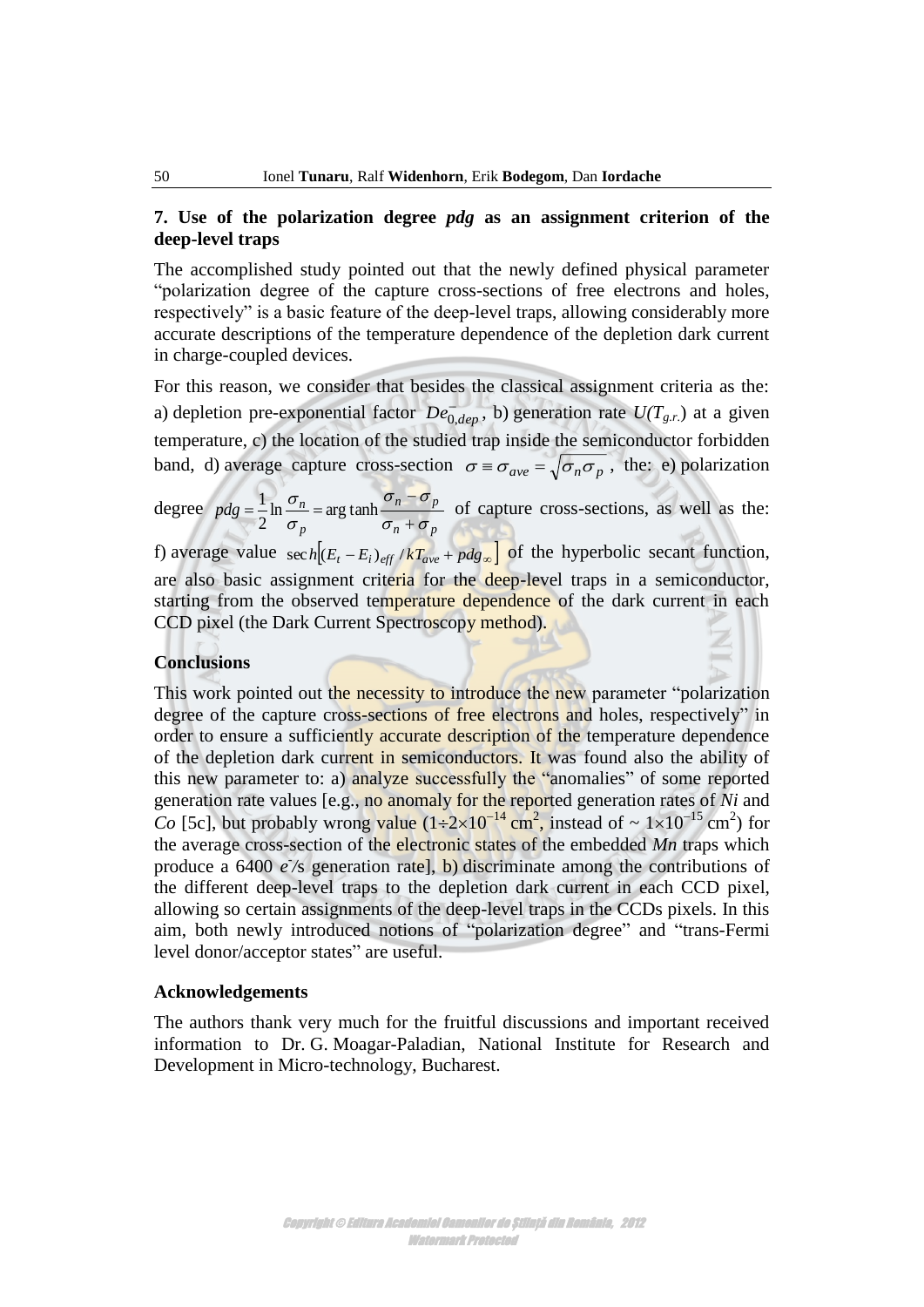# **R E F E R E N C E S**

 [1] *C. Sah, R. Noyce, W. Shockley*, Carrier Generation and Recombination in p-n Junction and p-n Junction Characteristics, in Proc. IRE, **vol. 45**, 1957, p. 1228.

 [2] a) *A. S. Grove,* Physics and Technology of Semiconductor Devices, New York, Wiley, 1967; b) *S. M. Sze,* Physics of Semiconductor Devices, New York, Wiley, 1981; c) *I. Munteanu,* Fizica stării condensate, Editura Hyperion, Bucureşti, 1995.

[3] *R. Widenhorn, M. M. Blouke, A. Weber, A. Rest, E. Bodegom, Temperature dependence of* dark current in a CCD, in Proc. SPIE Int. Soc. Opt. Eng., **vol. 4669**, 2002, pp. 193-201.

[4] *R. D. McGrath, J. Doty, G. Lupino, G. Ricker, J. Vallerga, Counting of Deep-Level Traps* using a Charge-Coupled Device, in IEEE Trans. on Electron Devices, **vol. ED-34**, no. 12, 1987, pp. 2555-2557.

 [5] a) *W. C. McColgin, J. P. Lavine, J. Kyan, D. N. Nichols, C. V. Stancampiano*, Dark Current Quantization in CCD Image sensors, in Proc. Int. Electron Device Meeting, pp. 113-116, 13-16 December 1992; b) *W. C. McColgin, J. P. Lavine, C. V. Stancampiano,* Probing metal defects in CCD image sensors, in Proc. Mat. Res. Soc. Symp., **vol. 378**, pp. 713-724, 1995; c) *W. C. McColgin, J. P. Lavine, C. V. Stancampiano, J. R. Russell,* Deep-level traps in CCD image sensors, in Proc. Mat. Res. Soc. Symp., **vol. 510**, pp. 475-480, 1998.

 [6] *J. R. Janesick*, Scientific Charge-Coupled Devices, SPIE Press, The International Society for Optical Engineering, Bellingham, Washington, 2001.

 [7] a) *T. Roth, P. Rosenitz, S. Diez, S. W. Glunz, D. Mcdonald, S. Beljakowa, G. Pensl,* Electronic properties and dopant pairing behavior of manganese in boron-doped silicon, in J. Appl. Physics, **102**, 103716-8, November 2007; b) *P. Rosenitz, T. Roth, S. Diez, D. Mcdonald, S. W. Glunz,* Detailed studies of manganese in silicon using lifetime spectroscopy and deep-level transient spectroscopy, Proc. 22<sup>nd</sup> Eur. Conf. Photo-voltaic Solar Energy, EU-PVSEC 2007, Milan, Italy, 3-7 September 2007, pp. 1480-1483(2007); c) *J. E. Birkholz, K. Bothe, D. Mcdonald, J. Schmidt,*  Electronic properties of iron-boron pairs in crystalline silicon by temperature- and injection-leveldependent lifetime measurements, in J. Appl. Phys., vol. **97**, 2005, 103708; d) *D. Mcdonald, L. J. Geerligs,* Recombination activity of interstitial iron and other transition metal point defects in *p-* and *n-*type crystalline silicon, in Appl. Phys. Lett., vol. **85**, no. 18, November 2004, pp. 4061-4063.

 [8] a) *K. Graff,* Metal impurities in silicon-device fabrication, vol. 24, Springer, Berlin, 1999; b) *S. Rein,* Lifetime spectroscopy: a method of defect characterization in Si for photo-voltaic applications, Springer, Berlin, 2005.

 [9] *D. V. Lang*, Deep-level transient spectroscopy: A new method to characterize traps in semiconductors, in Journ. Appl. Physics, **vol. 45**, no. 7, July 1974, pp. 3023-3032.

[10] a) *J. Schmidt, R. Krain, K. Bothe, G. Pensl, S. Beljakava,* Recombination activity of interstitial chromium and chromium-boron pairs in Si, in J. Appl. Phys., vol. **102**, 2007, 123701; b) *B. B. Pondyal, K. R. McIntosh, D. H. Mcdonald, G. Coletti,* Temperature dependent *e -* and *h* capture cross sections of  $Mo$  in silicon, Proc. 24<sup>th</sup> European Photo-voltaic Solar Energy Conf., 21-25 September 2009, Germany.